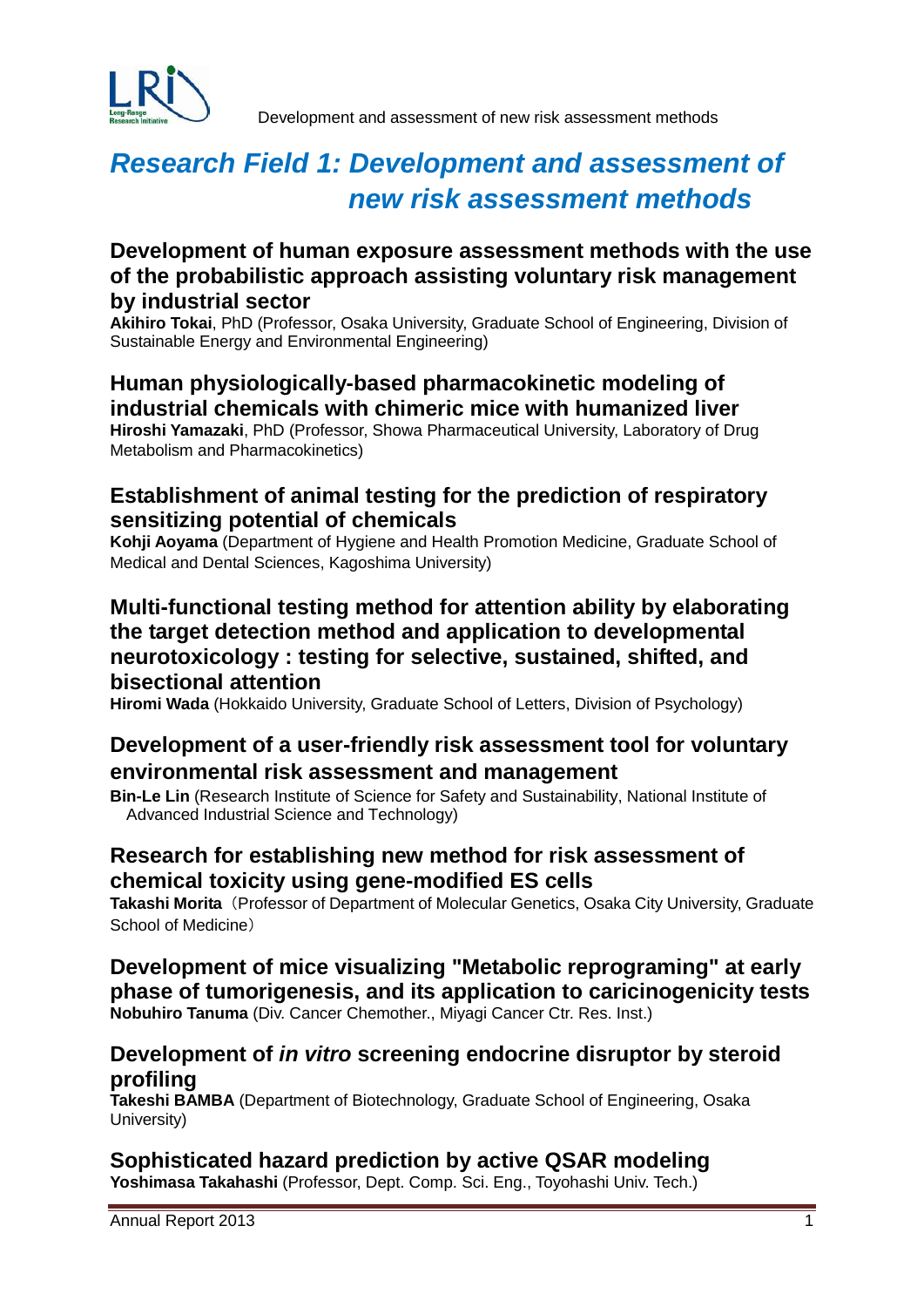

## **12\_S01-01 Development of human exposure assessment methods with the use of the probabilistic approach assisting voluntary risk management by industrial sector**

#### *Principal Investigator:*

**Akihiro Tokai**, PhD (Professor, Osaka University, Graduate School of Engineering, Division of Sustainable Energy and Environmental Engineering) 2-1 Yamadaoka, Suita, Osaka 565-0871, Japan (tel)+81-06-6879-7676, (e-mail) tokai@see.eng.osaka-u.ac.jp

#### *Collaborators:*

**Haruko Yamaguchi** (ibid) (tel)+81-06-6879-7677,(e-mail) h.yamaguchi@em.see.eng.osaka-u.ac.jp

#### *Summary of Research:*

Risk management throughout life cycles of chemical substances becomes increasingly implemented, as enactment of laws and regulations on chemicals management and voluntary chemicals management in the industrial sector are advanced. For further development of the chemicals management, a probabilistic exposure assessment tool that estimates exposure levels and their spatial/temporal variability or uncertainty on estimated error would facilitate an effective risk management.

Thus, the purpose of this study is to develop an exposure assessment model that assists industrial voluntary chemicals management for occupational exposure which is expected to have the highest risk in the supply chain. With a reference to the Advanced REACH Tool (ART) constructed in Europe, we have developed a probabilistic assessment tool for the occupational exposure in Japan, named SWEEs (integrated Score-based Workplace Exposure system) and validated the algorithm by using some data in Japanese industries.

*Timeline:* November 1, 2012 –

#### *Topics:*

The 2nd Research Meeting of the New LRI of Japan Chemical Industry Association, Tokyo, August, 2013. "Development of human exposure assessment methods with the use of the probabilistic approach assisting voluntary risk management by industrial sector", Oral and Poster presentation.

#### *Publications:*

Ishimaru, T., Yamaguchi, H., Tokai, A. and Nakakubo, T.(2013) Development of quantifying method for the effect of metabolic inhibition during co-exposure by applying PBPK model: A case of toluene and n-Hexane. Proceeding of the SRA-JAPAN  $26<sup>th</sup>$  annual meeting, B-6-3 (in Japanese).

Ichikawa, J., Yamaguchi, H., Tokai, A. and Nakakubo, T. (2013) Impact of lack of knowledge about model parameter on reduction of uncertainty factors by applying PBPK/PD model: A case of chlorpyrifos, Proceeding of the SRA-JAPAN  $26<sup>th</sup>$  annual meeting, B-3-2 (in Japanese).

Ishimaru, T., Yamaguchi, H., Tokai, A. and Nakakubo, T., (2013), Development of practical quantifying method applicable for risk assessment of metabolic inhibition during co-exposure in workplaces by applying a PBPK model in humans, Society for Risk Analysis, Annual meeting, (2013.12.7-13,Baltimore) ※

※student merit award for the Dose-Response Specialty Group (DRSG) of the SRA. ※travel award.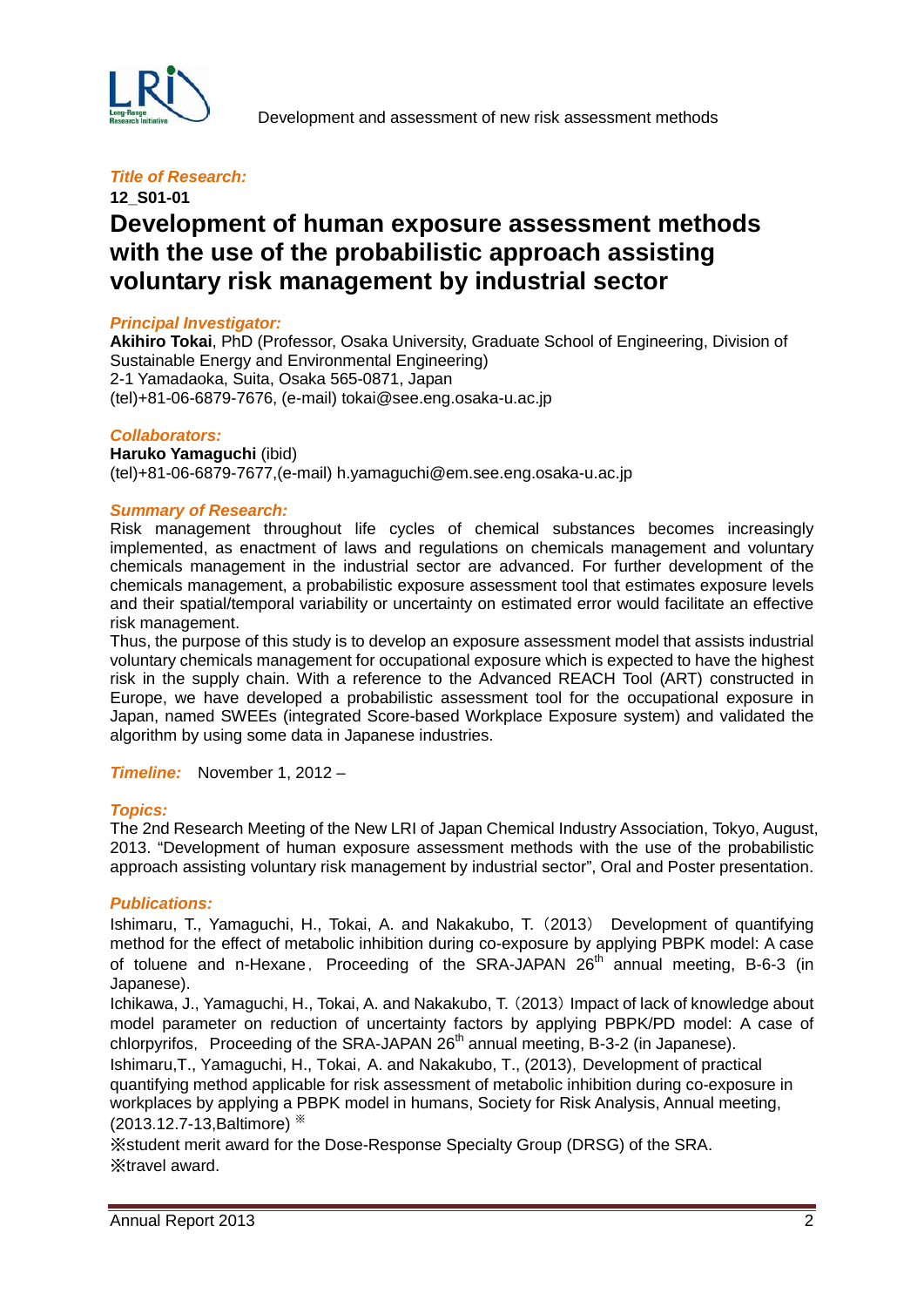

## **12\_S01-02 Human physiologically-based pharmacokinetic modeling of industrial chemicals with chimeric mice with humanized liver**

#### *Principal Investigator:*

**Hiroshi Yamazaki**, PhD (Professor, Showa Pharmaceutical University, Laboratory of Drug Metabolism and Pharmacokinetics), 3-3165, Higashi-tamagawa Gakuen, Machida, Tokyo 194-8543, Japan. (phone) +81-42-721-1406, (e-mail) hyamazak@ac.shoyaku.ac.jp.

#### *Collaborators:*

**Norie Murayama**, ibid, (e-mail) [muraya\\_n@ac.shoyaku.ac.jp;](mailto:muraya_n@ac.shoyaku.ac.jp) **Makiko Shimizu**, ibid, (e-mail) [shimizu@ac.shoyaku.ac.jp;](mailto:shimizu@ac.shoyaku.ac.jp) **Hiroshi Suemizu**, CIEA, (e-mail) suemizu@ciea.or.jp; Masato Nakamura, ibid, (e-mail) masatonakamuramdphdg@mail.com; **Masato Kitajima**, Fujitsu Kyushu Systems, (e-mail) [kitajima.masato@jp.fujitsu.com;](mailto:kitajima.masato@jp.fujitsu.com) **Ryoji Takano**, ibid, (e-mail) takano.r@jp.fujitsu.com

#### *Summary of Research:*

A simplified physiologically based pharmacokinetic (PBPK) model was defined in humans based on metabolic parameters determined experimentally in vitro and/or in vivo and physiological parameters derived from the literature. In this study, the PBPK model basically consists of a chemical absorption compartment, a metabolizing compartment, and a central compartment for a wide of academic, regulatory, and industrial users. Test chemicals and primary metabolites, melengestrol acetate (animal drug) and molinate (pesticide), were multi-dosed apparently accumulated in human bodies by the present PBPK modeling. Using Humanized-liver mice, in which the liver has been repopulated with human hepatocytes is one of the challenge for evaluation of species differences. In order to overcome limitation of available human hepatocytes, the human hepatic cell line HepaRG were evaluated as promising donor cells for liver reconstitution in the TK-NOG mouse model. Taken together, the utility of this simplified PBPK model with humanized mice could be also expanded to the industry researchers and regulatory authorities.

*Timeline:* November 1, 2012 –

#### *Topics:*

An invited presentation in 2013 ICCA-LRI & NCATS Workshop, "What Is Normal? Implications for Chemical Safety Assessment", Santa Fe, New Mexico, USA

#### *Publications:*

Y. Higuchi, K. Kawai, H. Yamazaki, M. Nakamura, F. Bree, C. Guillouzo, and H. Suemizu. The human hepatic cell line HepaRG cells, possible cell source for steady generation of humanized liver TK-NOG mice. *Xenobiotica,* in press (doi:10.3109/00498254.2013.836257)

A. Tsukada, H. Suemizu, N. Murayama, R. Takano, M. Shimizu, M. Nakamura, and H. Yamazaki. Plasma concentrations of melengestrol acetate in humans extrapolated from the pharmacokinetics established in in vivo experiments with rats and chimeric mice with humanized liver and physiologically based pharmacokinetic modeling. *Regul.Toxicol.Pharmacol.* 65:316-324, 2013.

H. Yamazaki, H. Suemizu, N. Murayama, M. Utoh, N. Shibata, M. Nakamura, and F. P. Guengerich. *In vivo* drug interactions of the teratogen thalidomide with midazolam: Heterotropic cooperativity of human cytochrome P450 in humanized TK-NOG mice. *Chem.Res.Toxicol.* 26:486-489, 2013.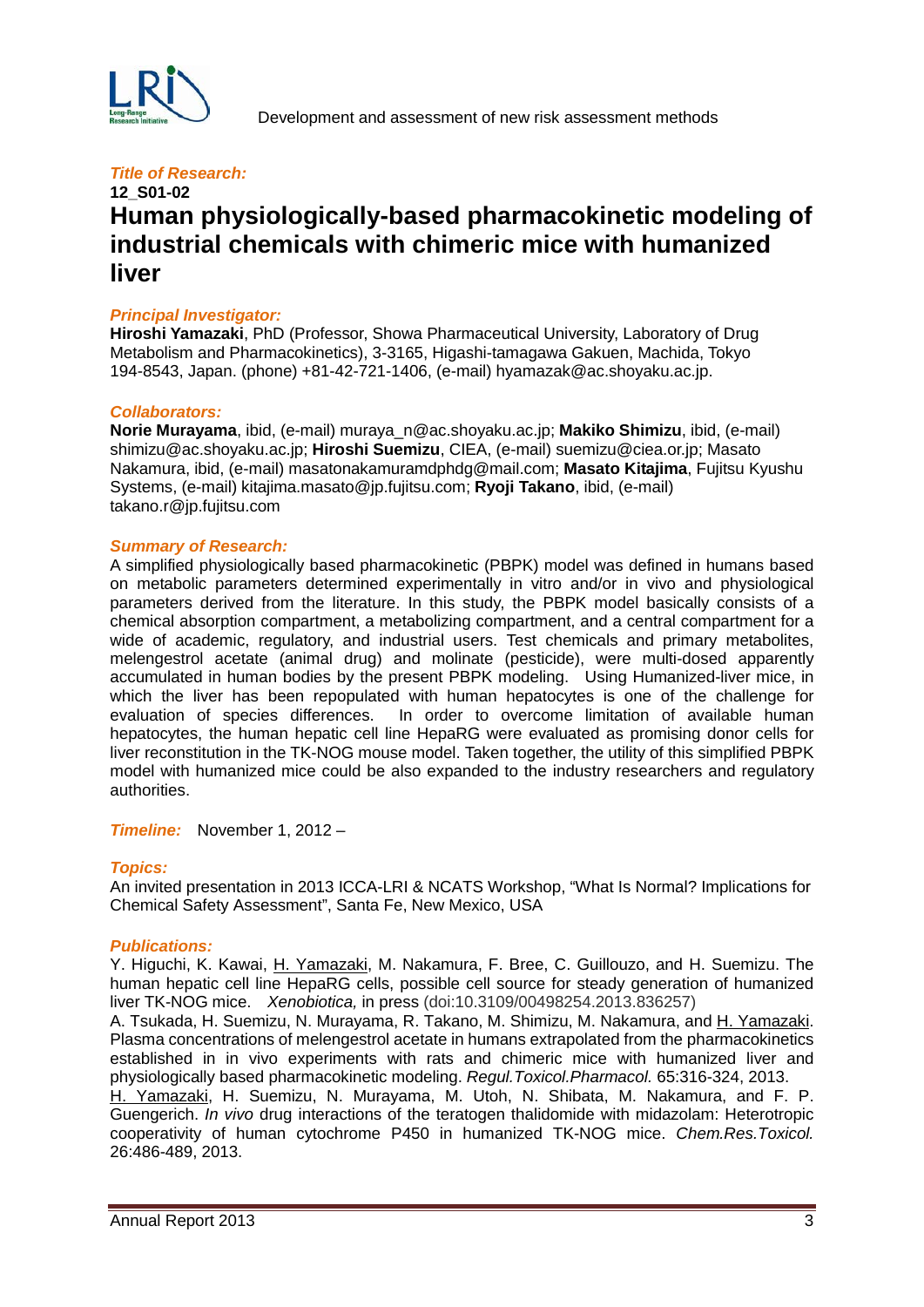

## **12\_S01-03 Establishment of animal testing for the prediction of respiratory sensitizing potential of chemicals**

#### *Principal Investigator:*

**Kohji Aoyama** (Department of Hygiene and Health Promotion Medicine, Graduate School of Medical and Dental Sciences, Kagoshima University) 8-35-1 Sakuragaoka, Kagoshima, 890-0031, Japan (tel)+81-99-275-5291 (e-mail) aoyama@m.kufm.kagoshima-u.ac.jp

#### *Collaborators:*

**Hiroaki Kawaguchi** (Laboratory of Veterinary Histopathology, Joint Faculty of Verterinary Medicine, Kagoshima University) 1-21-1 korimoto, Kagoshima, 890-8580, Japan (tel)+81-99-285-8720 (e-mail) k3038952@kadai.jp

**Kunihiko Yamashita** (Corporate Research Center, R &D Management, Daicel Corporation) 1239 shinzaike, aboshi-ku, himeji, 671-1283, Japan (tel)+81-79-274-4061 (e-mail) ku\_yamashita@daicel.co.jp

#### *Summary of Research:*

Respiratory allergy caused by occupational chemicals remains as a significant health concern for industrial workers. However, to date there are no proper animal models for effectively predicting their respiratory sensitizing potentials. The goals of this project are: (1) to develop the animal models for evaluating the relative hazard of respiratory sensitizing chemicals; and (2) to provide the useful information required for hazard assessment of these sensitizers in the workplaces. we developed a small device that enables intratracheal administration of testing substances in small animals such as mice. In this project, TDI, TMA and GA, three well-known respiratory sensitizing chemicals and chicken ovalbumin (OVA), were evaluated. Known contact sensitizing DNCB served as the negative control for respiratory allergens. Under light anesthesia with diethyl ether, mice were sensitized by administering individual agents, each at 4 doses including vehicle control, 5 times a week for a total of 3 weeks using a mouse intra-tracheal installation device. Three days following the last installation, these mice were daily challenged intratracheally with the corresponding agents for 3 days, and sacrificed 2 days thereafter. The degree of airway inflammation was evaluated using semi-quantitative histological grading systems. We found that histological scores, representing the degree of airway inflammation, increased with increasing doses of OVA and TDI used for sensitization. Similar trends were also noted for TMAor GA-sensitized mice. They were also true for PAS staining in airway epithelial cells. In contrast, such changes were not observed in mice treated with DNCB. Thus, our testing system confirmed the relative sensitizing potency of these known respiratory sensitizers as previously reported in case-studies or epidemiologic studies. As the strategy for assessing the risk for respiratory sensitizing agents in workplace, although the relationship between airway sensitization onset (as determined by various endpoints) and exposure dose/concentration should be first investigated, these evidence for setting exposure limit vary in substances and exposure conditions. Thus, multi-factors, including experimental evidence, workplace exposure and clinical signs should be considered for properly and effectively controlling occupational respiratory allergy.

*Timeline:* November 1, 2012 –

#### *Topics:*

Presented at the 2<sup>th</sup> Annual Conferences of New LRI (31<sup>th</sup> August, 2013, Tokyo)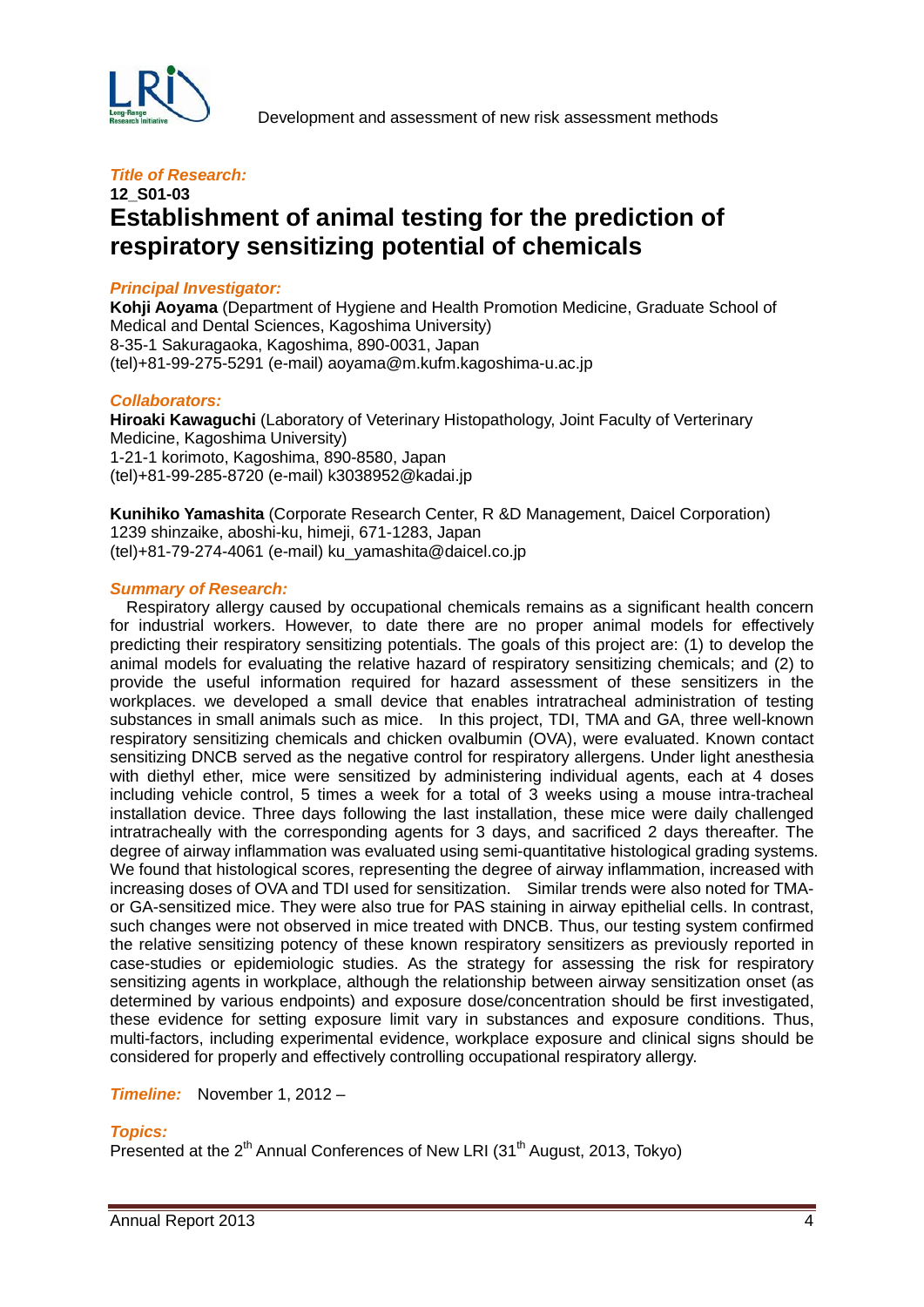

## **12\_PT01-01 Multi-functional testing method for attention ability by elaborating the target detection method and application to developmental neurotoxicology: testing for selective, sustained, shifted, and bisectional attention**

#### *Principal Investigator:*

**Hiromi Wada** (Hokkaido University, Graduate School of Letters, Division of Psychology) 060-0810 Kita 10 Nishi 7, Kita-ku, Sapporo, Hokkaido (tel) +81-11-706-3321 (e-mail) wada@let.hokudai.ac.jp

#### *Collaborators:*

**Hiroyuki Iso** (Hyogo Health Science University, General Education Center) 650-0045 Minatojima 1-3-6, chuou-ku, Kobe, Hyogo (tel) +81-78-304-3123 (e-mail) iso@huhs.ac.jp

#### *Summary of Research:*

Pregnant rats were treated with 0.01% or 0.015% Methimazole. The resulted pups were trained with the selective, sustained, shift, and divided attention tasks. The hypothyroid rats displayed longer reaction times than the control rats in the selective attention task. In the sustained attention task, the hypothyroid rats exhibited increased variability of reaction times compared with the control rats. In the shift attention task, the hypothyroid rats exhibited increased reaction times when they were required to shift attention from one target to the other target. We conclude that the hypothyroid rats were difficult to pay attention to a target quickly, to maintain attention to a target, to shift attention from a target to another target. The hypothyroid rats reduced total T4 to 49-55% and 35-38% of control levels at age of 21-22 in the treatments of 0.01% and 0.015% Methimazole, respectively. Total T3 and TSH did not change at all. At age of 55-56, the hypothyroid rats displayed increased TSH but normal levels of total T4. It is necessary to maintain total T4 level more than 55% of the control level.

*Timeline:* November 1, 2012 –

#### *Topics:*

2nd Meeting of JCIA-new LRI Poster presentation " The testing methods for selective, sustained, shifted, and divided attention by elaborating the target detection method"

#### *Publications:*

1, Wada Hiromi and Seto Yukina "Effects of perinatal hypothyroidism on shift attention in rats." Organohalogen Compounds, 74:1385-1388, 2012 (http://www.dioxin20xx.org/).

2, Wada Hiromi and Seto Yukina "Developmental effects of perinatal hypothyroidism on cognitive functions: Focused on attention." Psychiatria et Neurologia Japonica 114(8): 949-956, 2012 3, Wada Hiromi and Seto Yukina "Effects of perinatal hypothyroidism on divided attention in rats." Scientific Committee on Neurotoxicology and Psychophysiology, Cape Town, South Africa, March 2013.

4, Seto Yukina and Wada Hiromi "Effects of perinatal hypothyroidism on shift attention in rats." 73nd Annual Meeting of the Japanese Society for Animal Psychology, Tsukuba, August 2013 5, Wada Hiromi, Yumoto Syoko, and Iso Hiroyuki. "Irreversible damages to auditory system functions caused by perinatal hypothyroidism in rats." Neurotoxicology and Teratology, 37: 18-22, 2013.

3. Innovation Kansai, Poster Announcement "Toxic judgment method of using pluripotent stem cell" December 6, 2012, Osaka International Conference Hall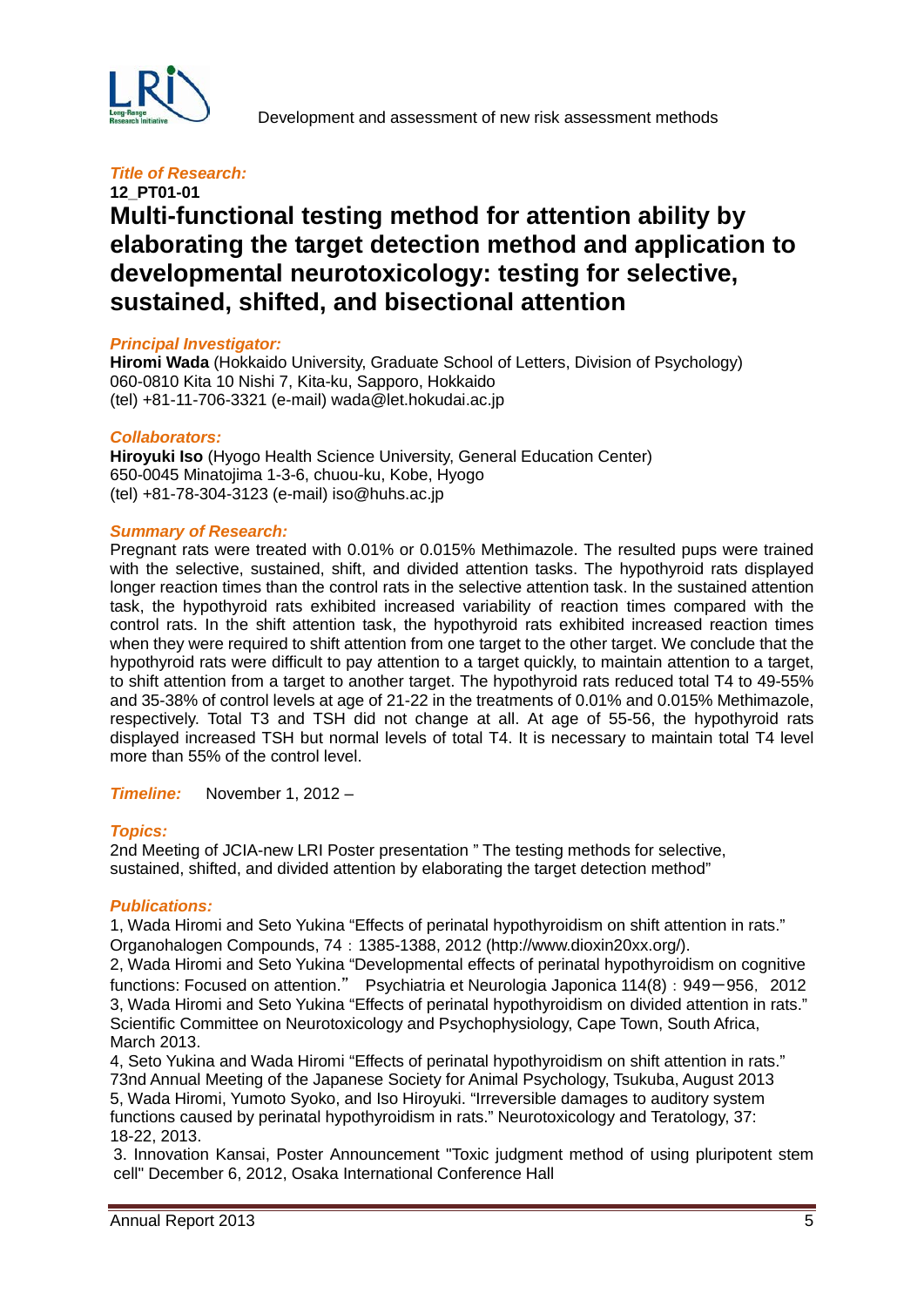

## **12\_PT01-02 Development of a user-friendly risk assessment tool for voluntary environmental risk assessment and management**

#### *Principal Investigator:*

**Bin-Le Lin** (Research Institute of Science for Safety and Sustainability, National Institute of Advanced Industrial Science and Technology). 16-1 Onogawa Tsukuba-shi, Ibaraki, 305-8569 Japan. (tel) +81-29861 8844, (e-mail) [binle-lin@aist.go.jp](mailto:binle-lin@aist.go.jp)

#### *Collaborators:*

**Masashi Kamo** (ditto). (tel) +81-29861 8029, (e-mail) [masashi-kamo@aist.go.jp;](mailto:masashi-kamo@aist.go.jp) **Wataru Naito** (ditto). (tel) +81-29861 8299, (e-mail) [w-naito@aist.go.jp](mailto:w-naito@aist.go.jp)



For the realization of the WSSD 2020 goal, this tool supports the "acceleration/routinization of assessment" and "practical use/standardization of assessment models".

Figure 1. Features and Functions of AIST-MeRAM

#### *Summary of Research:*

 In the midst of the growing social needs for environmental risk assessment to address new national/international regulations, this study has been promoting the development of the Multi-purpose Ecological Risk Assessment and Management Tool (AIST-MeRAM) that allows business operators to select an assessment model on their own, and to perform a variety of assessments easily and efficiently in order to meet their purpose.(Fig.1)

During the first term of New LRI, we made some improvements to the algorithm and interface, based on the hearings from the industry and government, and undertook the development of a standalone application. As a result, we released the standalone version of AIST-MeRAM (Japanese version: 0.9.12) that contains large amounts of toxicity data and is capable of conducting many different types of ecological risk assessments as well as *Kashinhou*-compliant screening assessment.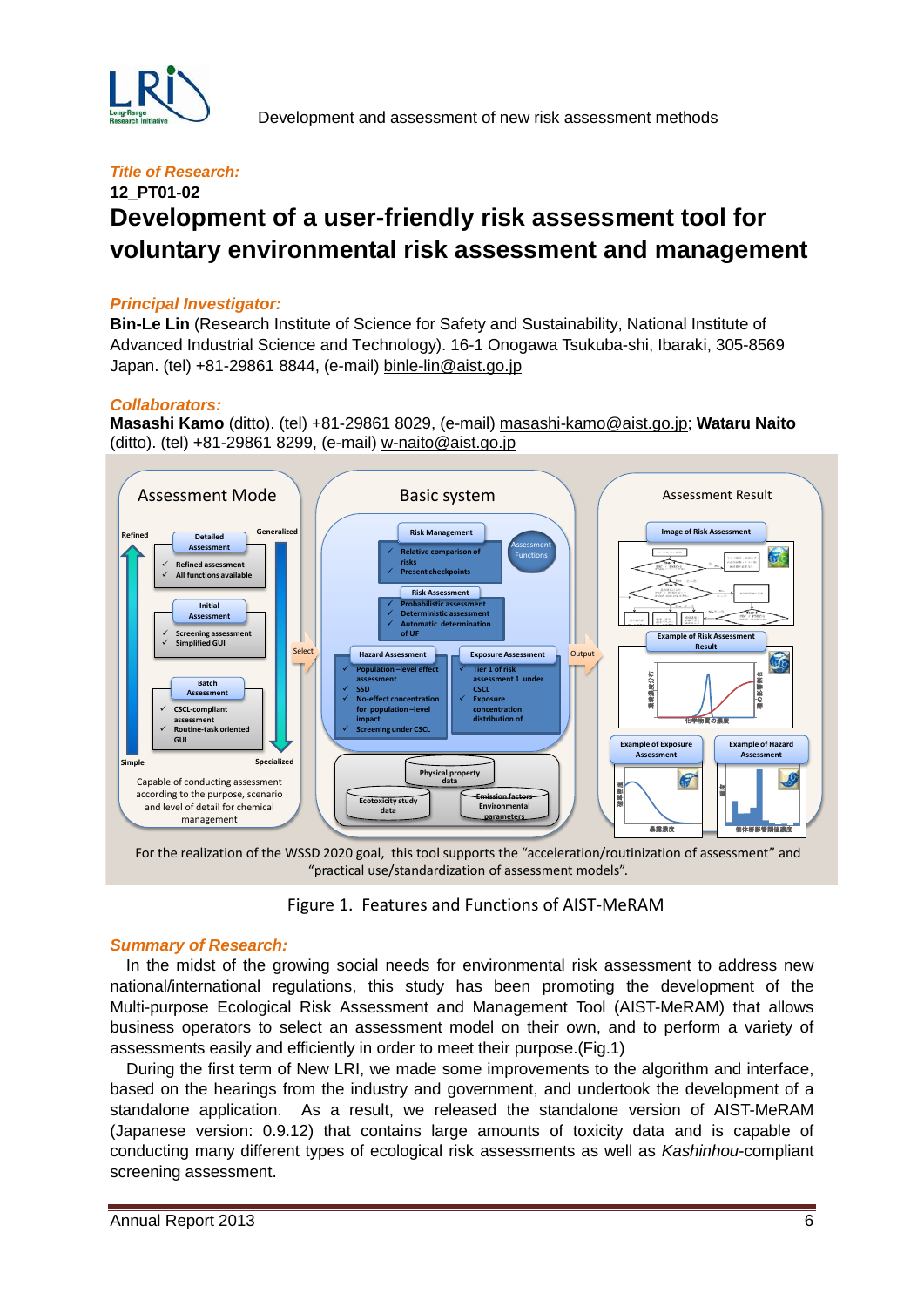

Development and assessment of new risk assessment methods

#### *Timeline:* November 1, 2012 –

#### *Publications:*

- 1) Newspaper coverage: "'New LRI': JCIA started taking actions. 130,000 ecotoxicity data", *The Chemical Daily*, 26 February 2013, p.10 (section of environment).
- 2) Newspaper coverage: "Development of a user-friendly tool for ecological risk assessment", *Business Line*, 26 April 2013, p.27.
- 3) Newspaper coverage: "AIST's green innovation for future sustainable society: Ecological risk assessment and management of chemicals – AIST-MeRAM", *Business Line*, 25 July 2013, p.30.
- 4) AIST-RISS Newsletter No.18. "AIST-MeRAM: Industry-academia-government needs adaptive tool for ecological risk assessment and management".
- 5) Lin, Naito and Kamo (October 2013) AIST OpenLab 2013: "AIST-MeRAM: Tool for dissemination, optimization and standardization of ecological risk assessment of chemicals.
- 6) Lin, Hirata, Naito, Kamo (June 2013). "AIST-MeRAM: an easy-to-use tool for aquatic environmental risk assessment and management of chemicals", Water and Environment Technology Conference, June 15-16 2013, Kaganei Campus TUAT.
- 7) Lin, Kamo and Naito (August 2013). Lecture and poster presentation at the  $2^{nd}$  Annual Meeting of New LRI. "AIST-MeRAM: Development of an industry needs adaptive tool for risk assessment and management".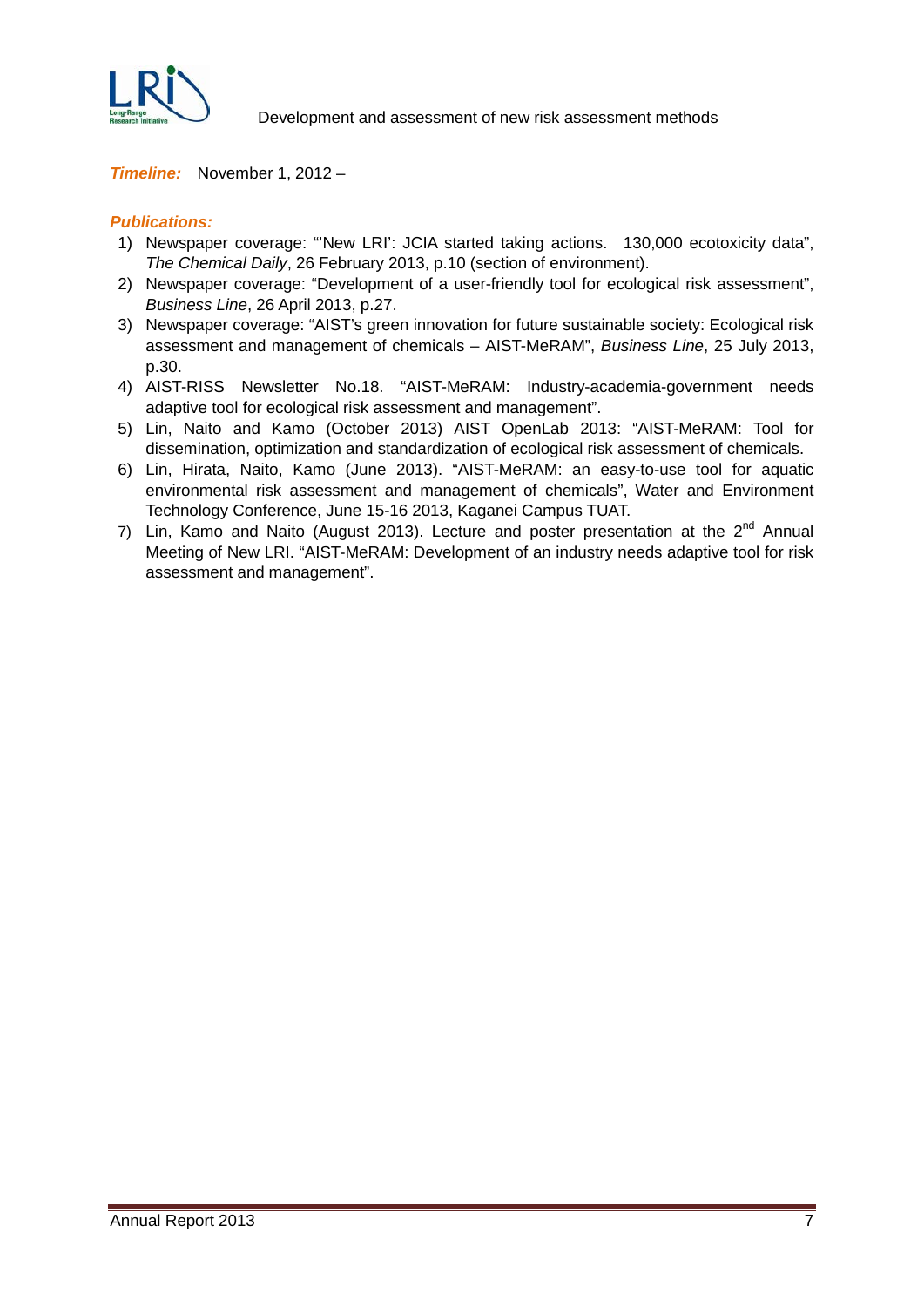

## **12\_PT01-03 Research for establishing new method for risk assessment of chemical toxicity using gene-modified ES cells**

#### *Principal Investigator:*

**Takashi Morita**(Professor of Department of Molecular Genetics, Osaka City University, Graduate School of Medicine) 1-4-3 Asahimachi, Abeno-ku, Osaka, 545-8585, Japan (Tel)+81-6-6645-3925 (Fax) +81-6-6645-3927, E-mail: tmorita@med.osaka-cu.ac.jp

#### *Collaborators:*

**Kayo Yoshida**, Associate Professor, Osaka City University, E-mail:k-yoshida@med.osaka-cu.ac.jp **Akane Kizu**, Research Associate, Osaka City University, E-mail:kizu@med.osaka-cu.ac.jp

#### *Summary of Research:*

 We will establish a new method of assessment of many chemical risks by using embryonic stem cells and iPS cells with gene-modification. We will examine growth retardation, chromosome aberration and developmental defects of stem cells. We cultured mouse ES cells in 96-well plates. After adding carcinogenic chemicals (DEN, MNU, MMS), we examined the cell growth by MTT assay. We detected cytotoxicity and difference of effect depending on the status of p53. Our experiment revealed that (1) difference of cytotoxicity by chemical species, (2) that p53 mutation resulted in resistance to the cells, (3) and that high frequencies of chromosome aberration in p53-deficient ES cells. These result suggested that risk assessment using ES cells will become high through-put system capable of characterizing mechanisms of toxicity and defense.

*Timeline:* November 1, 2012 –

#### *Topics:*

- 1. First new LRI Annual research Report 2012 Aug,31
- 2. Chemical Industrial News Paper 2013Apr2
- 3. Second new LRI Annual research Report 2013 Aug,30

#### *Publications:*

1. Patent Application

Patent number: 2012-110115; Inventors: Takashi Morita and Kayo Yoshida Invention: The assessment method of the toxicological risk using a pluripotent stem cell Applicant: Osaka City University, Filing date: May 11, 2012

- 2. JST new technology, Oral presentation "Toxic judgment method of using pluripotent stem cell" October 19, 2012, Tokyo JST headquarters
- 3. Innovation Kansai, Poster Announcement "Toxic judgment method of using pluripotent stem cell" December 6, 2012, Osaka International Conference Hall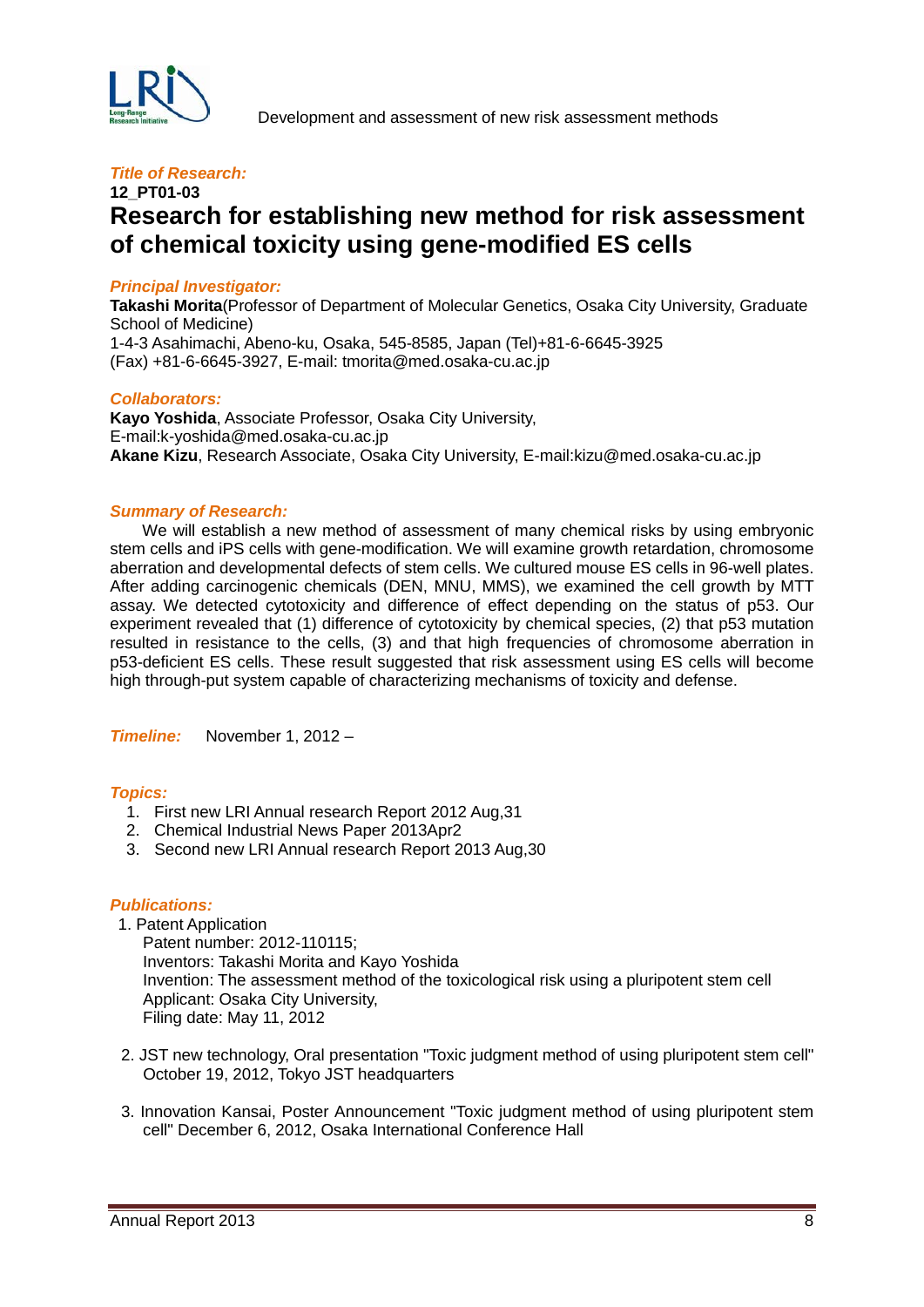

## **12\_PT01-04 Development of mice visualizing "Metabolic reprograming" at early phase of tumorigenesis, and its application to caricinogenicity tests**

#### *Principal Investigator:*

**Nobuhiro Tanuma** (Div. Cancer Chemother., Miyagi Cancer Ctr. Res. Inst.) 47-1 Noda-Yama, Medeshima-Shiode, Natori 981-1293, phone:+81-22-3811165, e-mail: ntanuma@med.tohoku.ac.jp

#### *Collaborators:*

**Toshio Watanabe** (Grad. Sch. Humanities & Sci., Nara Women's Univ.) Kitauoya-Nishimachi, Nara 630-8506, phone:+81-742-203413, e-mail: toshiwatana@cc.nara-wu.ac.jp **Gen Kondoh** (Inst. Frontier Med. Sci., Kyoto Univ.) 53 Kawara-Machi, Shogo-In, Sakyo-Ku, Kyoto 606-8507, phone: +81-75-7514860, e-mail: kondohg@frontier.kyoto-u.ac.jp **Hiroshi Shima** (Div. Cancer Chemother., Miyagi Cancer Ctr. Res. Inst.) e-mail: shima@med.tohoku.ac..jp

#### *Summary of Research:*

Increased flux of glycolysis is a common feature of tumors, and known as Warburg effect. Together with alterations of other pathways, it mediates metabolic reprograming, now recognized as a core hallmark of cancer. One of key molecules in such a reprograming is pyruvate kinase M (PKM) that exists as two isoforms, M1 and M2, generated by alternative splicing. Expression of these isoforms switches from M1- to M2-type during tumorigenesis so that normal differentiated and proliferating/tumor cells express M1 and M2, respectively. This PKM-switch (from M1 to M2) is shown to be essential to organize Warburg effect. We have developed a reporter-gene system, which enable us to visualize PKM-switch by cell-autonomous fluorescence derived from the reporter gene. In this study, the reporter-gene was introduced into mouse genome by BAC-transgenic method. We established three independent lines of transgenic mice harboring the reporter gene. These transgenic mice are expected to visualize "Metabolic reprograming" at early phase of tumorigenesis, and to be applied to caricinogenicity tests.

*Timeline:* November 1, 2012 –

#### *Topics:*

Reported in "1st Annual meeting of JICA New LRI: Development of mice visualizing "Metabolic reprograming" at early phase of tumorigenesis, and its application to caricinogenicity tests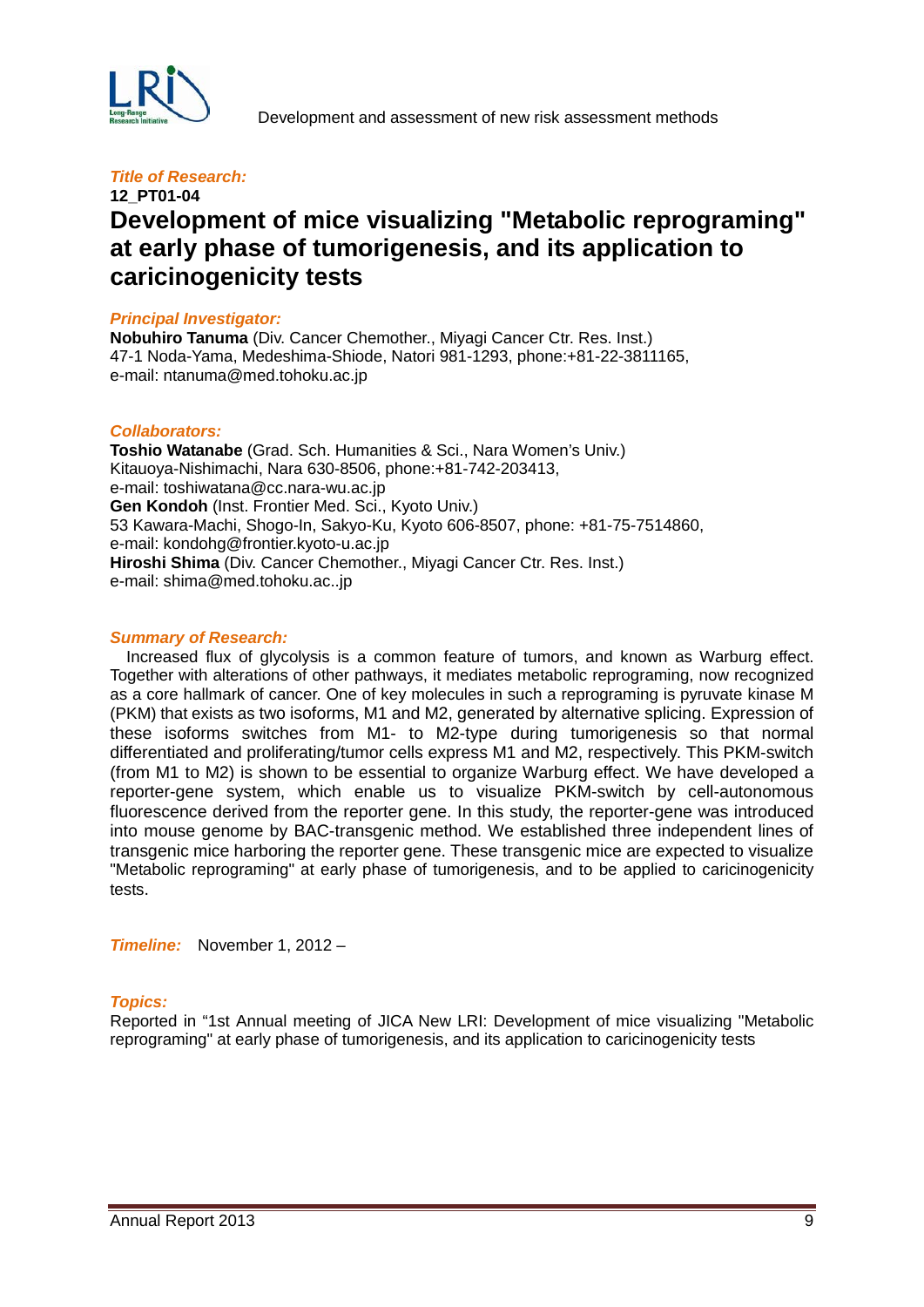

## **12\_PT01-05 Development of** *in vitro* **screening endocrine disruptor by steroid profiling**

#### *Principal Investigator:*

**Takeshi BAMBA** (Department of Biotechnology, Graduate School of Engineering, Osaka University) 2-1 Yamadaoka Suita, Osaka 565-0871 Japan phone/fax: +81-6-6879-7418 e-mail: bamba@bio.eng.osaka-u.ac.jp

#### *Summary of Research:*

The aim of this study was to apply metabolic profiling to phenotype analysis of cells exposed to chemicals, and to develop a system to evaluate endocrine disruptors by multimarker profiling based on chemical exposure-induced endogenous metabolite changes.

First, we constructed a platform to simultaneously analyze steroids in steroidogenesis pathways. To construct a versatile evaluation system, gas chromatography/mass spectrometry (GC/MS), which is known for its versatility, was used in this analysis. Seventeen steroids were simultaneously analyzed under optimized preparation and GC/MS conditions.

Next, we constructed a screening system for endocrine disruptors. Following the protocol of OECD TG 456, the human adrenocortical carcinoma cell line H295R exposed to forskolin and prochloraz was used as a positive control. Steroid profiles were obtained successfully.

*Timeline:* November 1, 2012 -

#### *Topics:*

2<sup>nd</sup> New LRI Annual Conferences (Yaesu First Financial Building, August 31, 2013) "Development of *in vitro* screening endocrine disruptor by steroid profiling"

#### *Publications:*

- 1. Bamba Takeshi, Masashi Okuno, Toshiyuki Yamashita, Eiichiro Fukusaki Simultaneous analysis of steroids by GC/MS for evaluation of endocrine disruption 65th SBJ Annual Meeting, International Conference Center Hiroshima (Hiroshima), September 20, 2013
- 2. Masashi Okuno, Toshiyuki Yamashita, Eiichiro Fukusaki, Bamba Takeshi Development of *in vitro* screening endocrine disruptor by steroid profiling Metabolome Symposium 2013, Kyushu University School of Medicine Centennial Hall (Fukuoka), October 3 – 4, 2013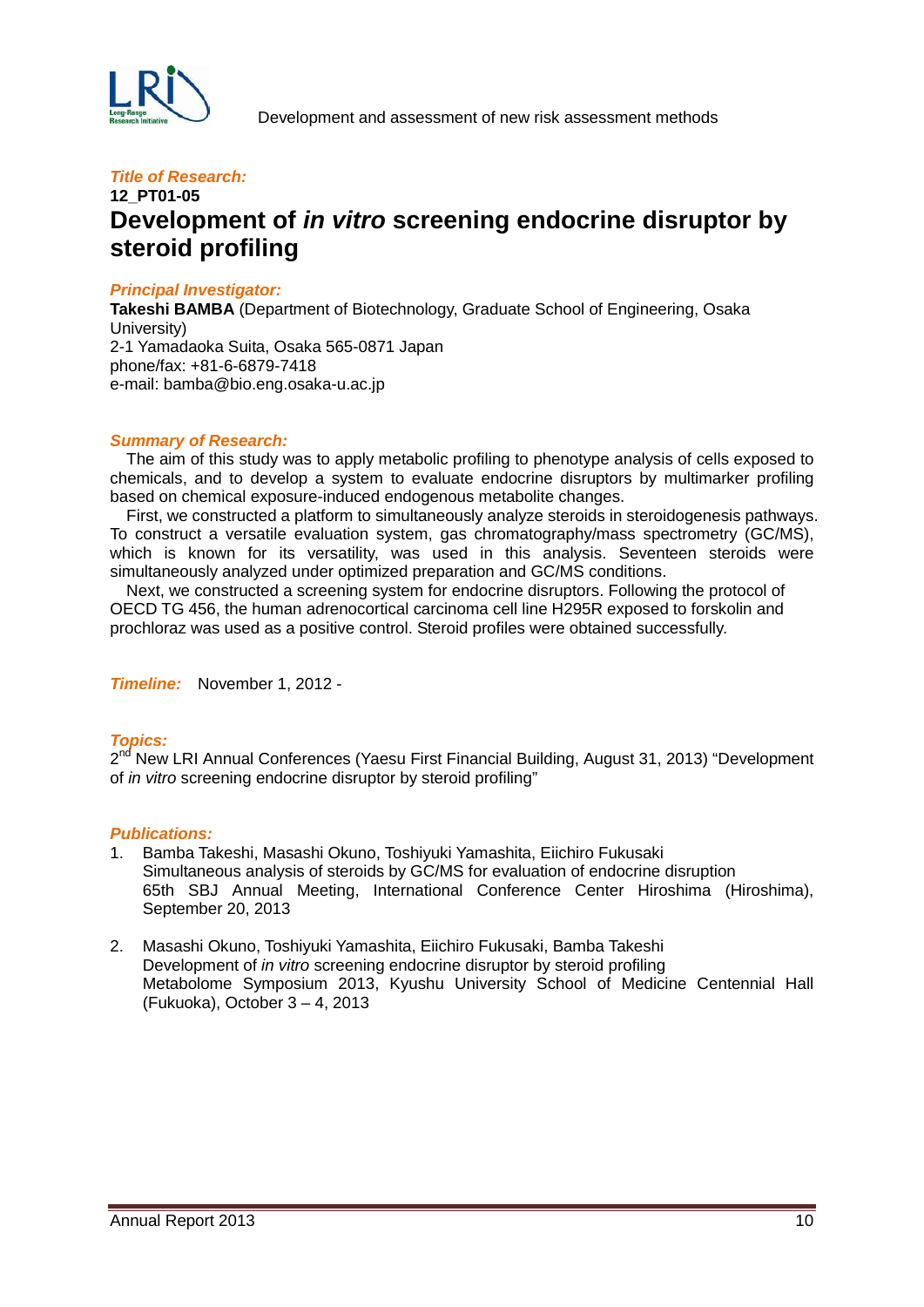

### **12\_PT01-06 Sophisticated hazard prediction by active QSAR modeling**

#### *Principal Investigator:*

**Yoshimasa Takahashi** (Professor, Dept. Comp. Sci. Eng., Toyohashi Univ. Tech.)

#### *Collaborators:*

**Hiroaki kato** (Asoc. Professor, Dept. Comp. Sci. Eng., Toyohashi Univ. Tech.) **Tomoya Yamazaki** (Master student, Toyohashi Univ. Tech.) **Keisuke Saito** (Master student, Toyohashi Univ. Tech.)

#### *Summary of Research:*

In preceding work, we proposed a technique for active QSAR Modeling that is based on active sampling of a temporary training data set, which gives us higher performance in the prediction. However, the prediction result depends on the number of compounds for the temporary training set used for making the model. And, it is difficult to know the optimal number of the neighbors to be used, in advance. In the present work, we employed a threshold of the similarity at exploring the neighbors but not the number of neighbors to be searched. Computer experiment showed us that the method with the threshold of similarity gives a better performance. Besides, it was shown that a QSAR model obtained from the whole data could give us better prediction when the appropriate neighbors are not available enough. Alternatively the performance of the method also depends on the local data structure around a query of interest. But, it is impossible to see a data structure of the local space around the query in advance. We employed kNN, RMSST (Rooted Minimum Spanning Sub-Tree) and Centroid method to explore the neighbors. Once, we generated the QSAR models with the different training sets that are obtained by the different neighbor searching methods, and we evaluated the statistical performance of the models. We used the best approximation model among them. Computational experiment with a data set of toxic chemicals suggested that the current approach can provide us much better predictions for the case.

*Timeline:* November 1, 2012 -

#### *Topics:*

The Secondt New LRI Workshop, Tokyo, Aug., 2013

#### *Publications:*

- 1) Tomoya Yamazaki and Yoshimasa Takahashi, Toxicity prediction of chemical substances by Active Sampling :Introduction of cutoff value by similarity, Proc. of the 22nd Symposium on Environmental Chemistry, 2013, July, Tokyo.
- 2) Tomoya Yamazaki and Yoshimasa Takahashi, Toxicity prediction of chemical substances by Active Sampling: Neighbor search method and model selection, Proc. of the  $41<sup>th</sup>$  Symposium on Structure-Activity Relationships, 2013, November, Osaka.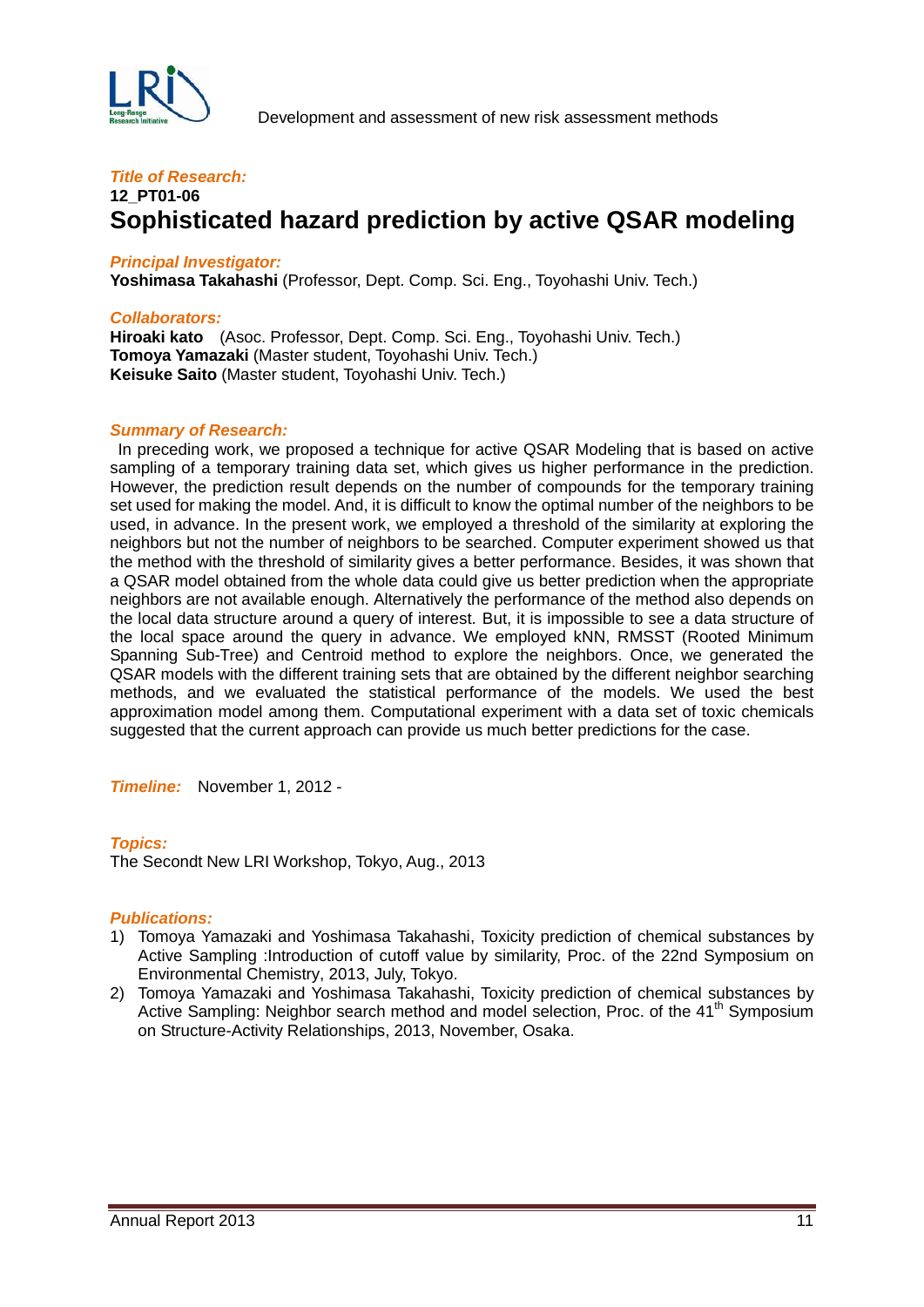

# *Research Field 2: Research on the safety of new chemical substances including nanomaterials*

# **Evaluation of the relationship between physicochemical properties,**

Yasuo Yoshioka (Laboratory of Toxicology and Safety Science, Graduate School of Pharmaceutical Sciences, Osaka University)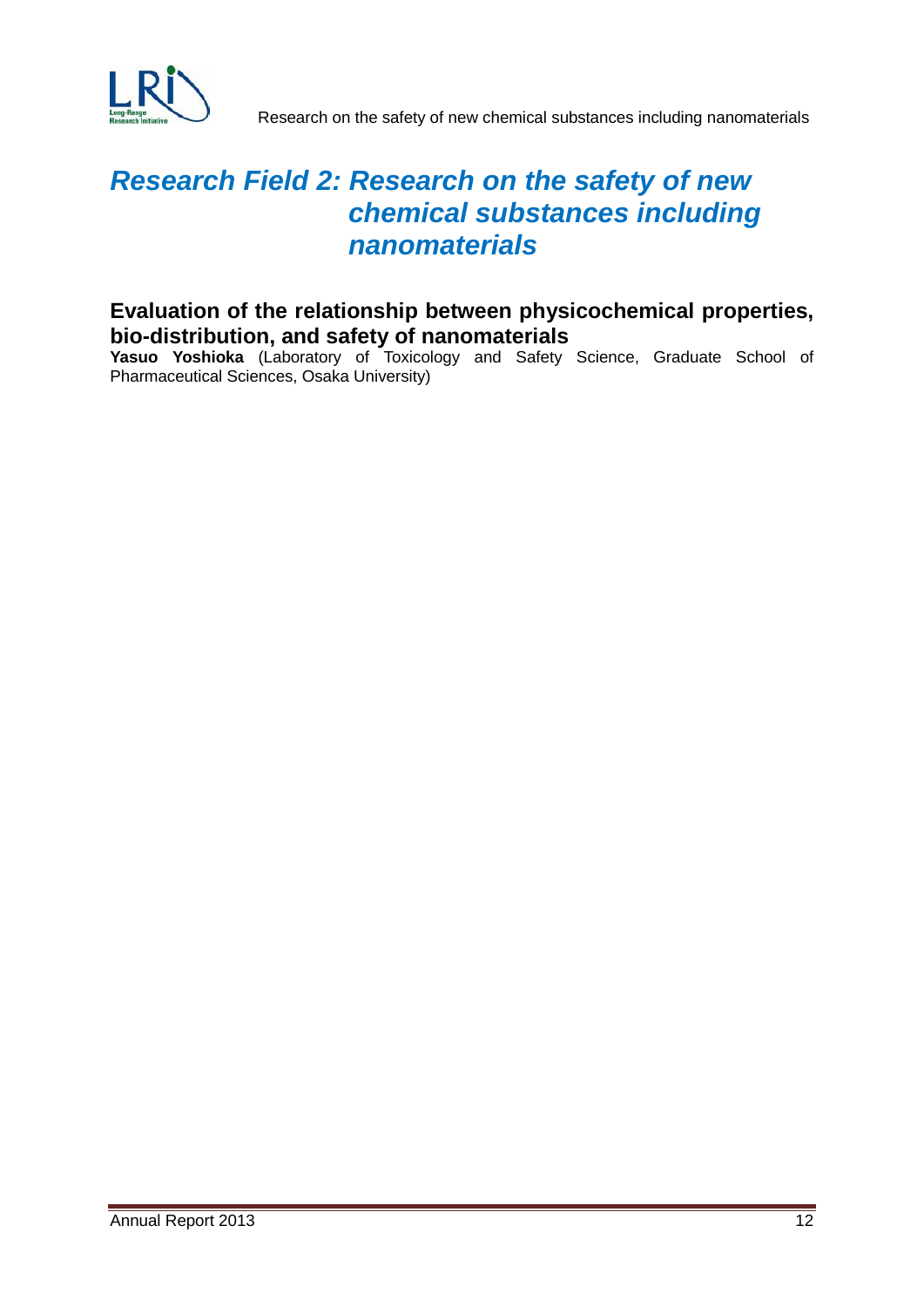

## **12\_S02-01 Evaluation of the relationship between physicochemical properties, bio-distribution, and safety of nanomaterials**

#### *Principal Investigator:*

Yasuo Yoshioka (Laboratory of Toxicology and Safety Science, Graduate School of Pharmaceutical Sciences, Osaka University) 1-6 Yamadaoka, Suita, Osaka 565-0871, Japan. (tel) +81-6-6879-8233 (e-mail) yasuo@phs.osaka-u.ac.jp

#### *Collaborators:*

**Kiyohito Yagi** (Laboratory of Bio-Functional Molecular Chemistry, Graduate School of Pharmaceutical Sciences, Osaka University) 1-6 Yamadaoka, Suita, Osaka 565-0871, Japan. (tel) +81-6-6879-8195 (e-mail) [yagi@phs.osaka-u.ac.jp](mailto:yagi@phs.osaka-u.ac.jp)

**Makiko Kuwagata** (Laboratory of Pathology, Toxicology Division, Hatano Research Institute, Food and Drug Safety Center) 729-5 Ochiai, Hadano, Kanagawa 257-8523, Japan. (tel) +81-463-82-4751 (e-mail) kuwagata.m@fdsc.or.jp

#### *Summary of Research:*

Advances in nanotechnology have led to the recent development of many nanomaterials. However, the increasing use of nanomaterials has prompted public concern regarding their potential safety. Because nanomaterials have great potential to improve the quality of human life, it is essential to ensure the safety of nanomaterials for the development of safety-assessed products. The safety of nanomaterials is related to the dose, concentration, and duration of the exposure and their abundance and persistence in tissue. Accordingly, a systematic and thorough analysis of the Absorption, Distribution, Metabolism, and Excretion (ADME) of nanomaterials is essential as the basis for determining the potential for risk to human health. In addition, understanding of the ADME of nanomaterials is necessary in regard to their tissue toxicity. In this study, we examined the absorption of nanomaterials via skin route. We used nickel particles with the diameter of 1000 nm (NP1000) or less than 100 nm (NP100). Nickel particles are generally used for industrial products, such as a ceramic capacitor. In addition, nickel ion is known to induce metal allergy to the skin exposure. Our results showed that the ion and the nickel particles used in this study could not penetrate the skin in vivo and in vitro, although more precise investigation is needed. The data could provide information to ensure the safety of nanomaterials.

*Timeline:* November 1, 2012 –

#### *Topics:*

Poster presentation at The  $2^{nd}$  LRI Annual Conferences "Evaluation of the relationship between physicochemical properties, biodistribution, and safety of nanomaterials"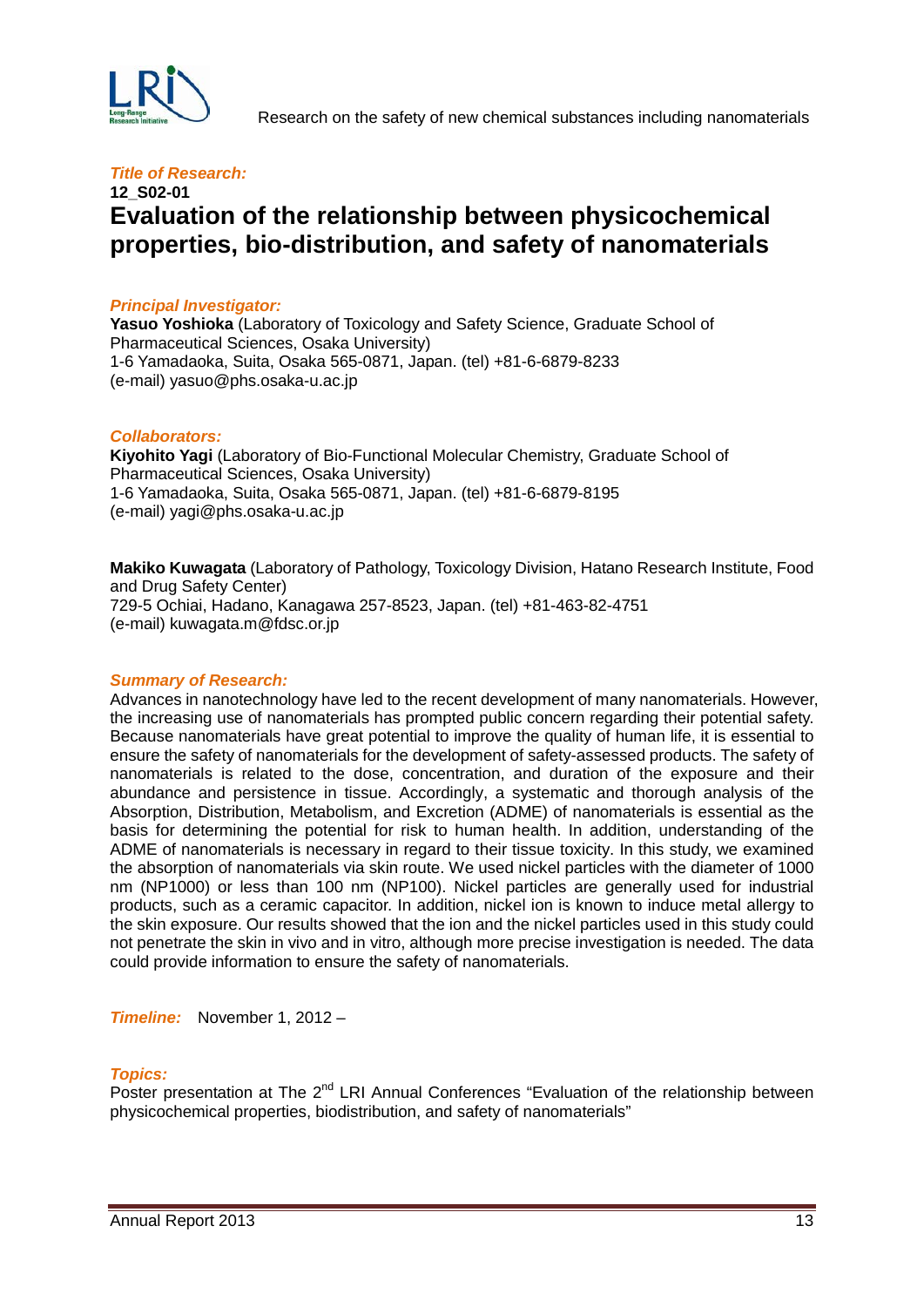

# *Research Field 3: Research on the effects of chemical substances on children, elderly people, and those with gene disorders*

**Development of high sensitivity** *in vitro* **assessment system of chemical-mediated hypersensitivity by using serine protease inhibitor-deficient cells.**

**Subtitle: Analysis of** *in vitro* **assessment for respiratory allergy Nakamura Akira** (Department of Immunology, Kanazawa Medical University)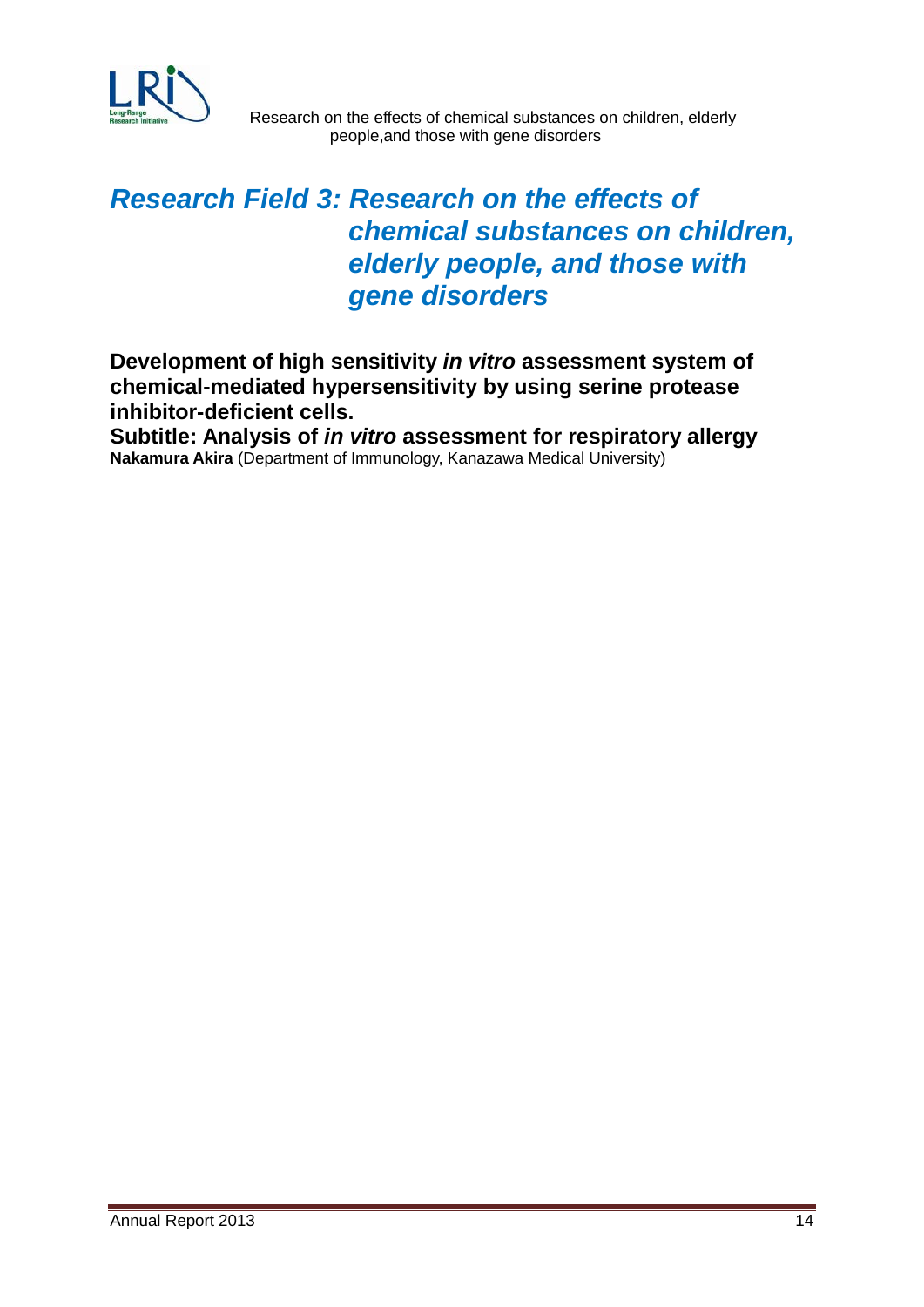

 Research on the effects of chemical substances on children, elderly people,and those with gene disorders

#### *Title of Research:*

## **12\_PT03-01 Development of high sensitivity** *in vitro* **assessment system of chemical-mediated hypersensitivity by using serine protease inhibitor-deficient cells. Subtitle: Analysis of** *in vitro* **assessment for respiratory allergy**

#### *Principal Investigator:*

**Nakamura Akira**(Department of Immunology, Kanazawa Medical University) 1-1 Daigaku, Uchinada, Ishikawa, Japan 920-0293 (tel) +81-76-218-8120(e-mail) aki-n@kanazawa-med.ac.jp

#### *Summary of Research:*

 The allergic disorders triggered by various chemicals are separated into two types of diseases, IgE-dependent immediate allergy and IgE-independent chronic allergy. Mast cells, basophils and eosinophils act as the effector cells in both allergic reactions. In particular, basophils and eosinophils rapidly infiltrate into respiratory tissue, and cause airway hyper-responsiveness and airway obstruction. These cells secrete abundant serine proteases as well as chemical mediators and cytokines. Serine proteases, such as elastases, disrupt the basement membrane, leading to the infiltration of inflammatory cells. The serine proteases are repressed by the serine protease inhibitors. In 2011 LRI research, we found that a serine protease inhibitor, secretory leukoprotease inhibitor (SLPI) are expressed in murine basophils and eosinophils. Both Slpi<sup>-/-</sup> (SLPI-deficient) basophils and eosinophils produced more cytokines than wild type (WT) cells after stimulation with IgE or LPS. Therefore, we have planed to establish the highly sensitive cell lines of chemicalmediated hypersensitivity by the deletion of serine protease inhibitors including SLPI. In 2012LRI study, we firstly examined the cytokine responses of murine *Slpi<sup>-1-</sup>* basophils and eosinophils. As in the case of 2011LRI research, *Slpi*<sup>-/-</sup> basophils were susceptible for the cell toxicity of the chemicals, demonstrating that murine *Slpi*<sup>-/-</sup> basophils seemed to be inadequate for the screening of the sensitizers. Conversely, Slpi<sup>-/-</sup> eosinophils showed high viabilities after administration with various chemicals. In addition, IL-6 production stimulated with beryllium sulfate was augmented in *Slpi* <sup>1</sup>- eosinophils, suggesting that eosinophils lacking serine protease inhibitors are suitable for the screening of some chemicals. We next investigated the expression profile of the serine protease inhibitors in mast cells, basophils, and eosinophils by DNA microarray analysis. The array studies showed the results as follows. : Mast cells express Serpin b1a and b6a. Basophils express Serpin b1a, b2, and SLPI. Therefore, these serine proteases would be the target genes for the generation of cell lines. We also induced the toluene diisocyanate (TDI)-induced respiratory inflammation. However, since the cellular infiltration was comparable between WT and Slpi<sup>-/-</sup> mice, the methods should be improved. Finally, we tested the cell viability and cytokine responses in the basophilic cell line KU812. KU812 showed high viabilities against various chemicals. KU812 also secreted cytokines in response to several chemicals, suggesting that KU812 lacking serine protease inhibitors would be an ideal risk evaluation model against chemical substances.

#### *Timeline:* November 1, 2012 -

#### *Topics:*

Poster presentation entitled "Development of high sensitivity *in vitro* assessment system of chemical-mediated hypersensitivity by using serine protease inhibitor-deficient cells." at the 2th annual conference of new LRI, Tokyo, Japan, August 2012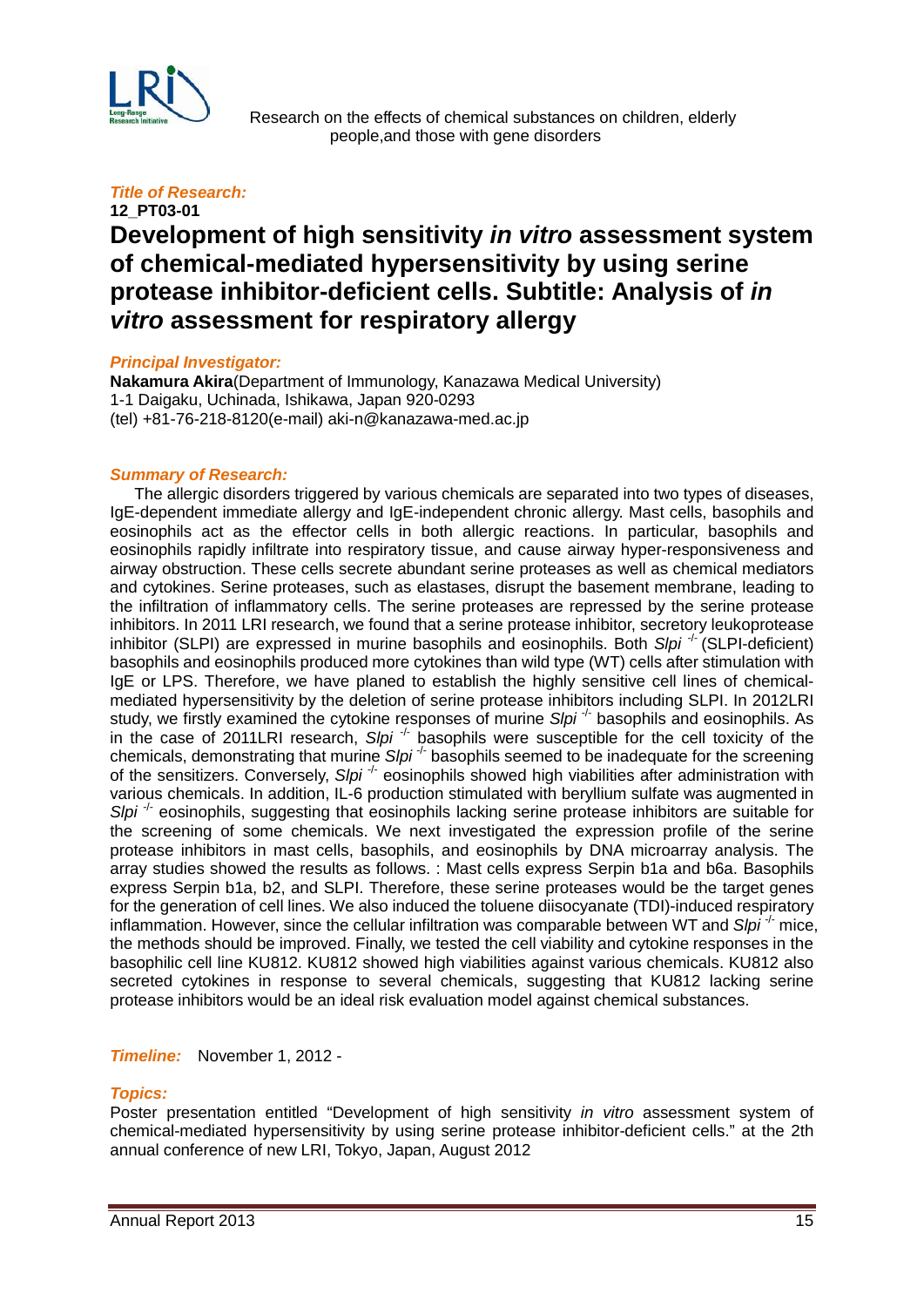

# *Research Field 4: Assessment on the effects on ecosystems and the environment*

## **Development of** *in silico* **Prediction Model on Environmental Fate of Chemical Substances**

**Tatsuya Takagi** (Graduate School of Pharmaceutical Sciences, Osaka University; Genome Information Research Center, Research Institute for Microbial Diseases, Osaka Univ.)

## **Comprehensive evaluation methods for chemicals registered in PRTR.**

**Norihide Nakada** (Research center for Environmental Quality Management, Graduate School of Engineering, Kyoto University)

## **Title of Research: Development of Ecosystem Risk Impact Assessment System Methods for Chemicals using Microcosm Systems**

Yuhei **INAMORI** (Fukushima University)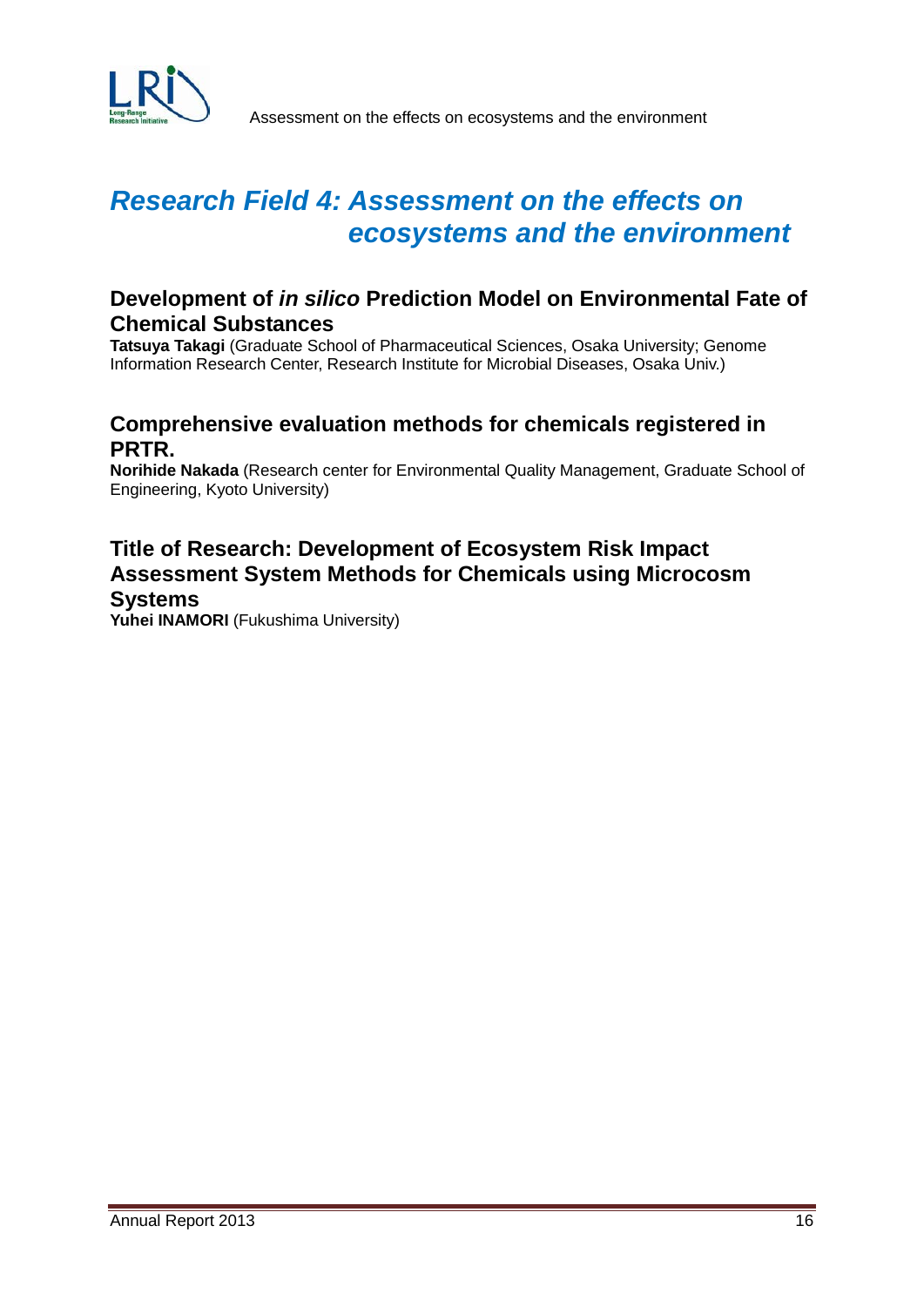

## **12\_S04-01 Development of** *in silico* **Prediction Model on Environmental Fate of Chemical Substances**

#### *Principal Investigator:*

**Tatsuya Takagi**, Graduate School of Pharmaceutical Sciences, Osaka University; Genome Information Research Center, Research Institute for Microbial Diseases, Osaka Univ. 1-6, Yamadaoka, Suita, Osaka, Japan, 565-0871, (tel) +81-6-6879-8243, (e-mail) ttakagi@phs.osaka-u.ac.jp

#### *Collaborators:*

**Norihito Kawashita**, Graduate School of Pharmaceutical Sciences, Osaka University; Genome Information Research Center, Research Institute for Microbial Diseases, Osaka Univ. 1-6, Yamadaoka, Suita, Osaka, Japan, 565-0871, (tel) +81-6-6879-8244, (e-mail) kawasita@gen-info.osaka-u.ac.jp **Kousuke Okamoto**, Graduate School of Pharmaceutical Sciences, Osaka University; 1-6, Yamadaoka, Suita, Osaka, Japan, 565-0871, (tel) +81-6-6879-8242, (e-mail)

okamotok@phs.osaka-u.ac.jp

#### *Summary of Research:*

In 2009, since the Act on the Evaluation of Chemical Substances and Regulation of Their Manufacture, etc., was revised, chemical substances which are readily degradable have become subject to control under the law. Chemical industries are required to examine various physical, chemical, and biological properties of compounds such as toxicity, accumulation behavior, and degradation property. If there is a procedure which enables us to predict any properties of new or existing chemical substances without experiments, we are able to plan the efficient order of the experiments based on the ranking of the predicted properties. Because most existing prediction models on abiotic degradation, especially photolysis and hydrolysis are targeted to similar chemical substances, the development of the prediction models on the photolysis and hydrolysis of more various chemical substances would be contributed to obtain the effective ranking of candidates for experimentation.

The experimental results of the direct photolysis and hydrolysis under certain conditions were collected and then the datasets of hydrolysis and direct photolysis consisted of the results of 143 and 106 compounds, respectively. Although the experimental results of indirect photolysis were also checked, since there were few results whose experimental conditions were under the EPA guideline, we decided that the prediction on photolysis of this project was focused on direct one. We are intended to collect the information on photolysis and hydrolysis and to add it into the dataset continuously. The quantitative model on hydrolysis of "unstable" compounds whose half-lives are less than a year was built by using publicly available software, and its prediction performance was adequate. We are preparing to calculate an excited state that is regarded as a key factor for the prediction of direct photolysis of a compound using publicly available software. The trial system which provides the prediction models through the WWW was constructed. We are adding several functions and improving usability of this web site.

#### *Timeline:* November 1, 2012 –

#### *Topics:*

The 2th Annual Conference of New LRI, "Development of new tool for in silico prediction of environmental fate of compounds", Aug 30, 2013

#### *Publications:*

The 40th Symposium of Structure-Activity Relationships, Aichi, Japan, Nov 2012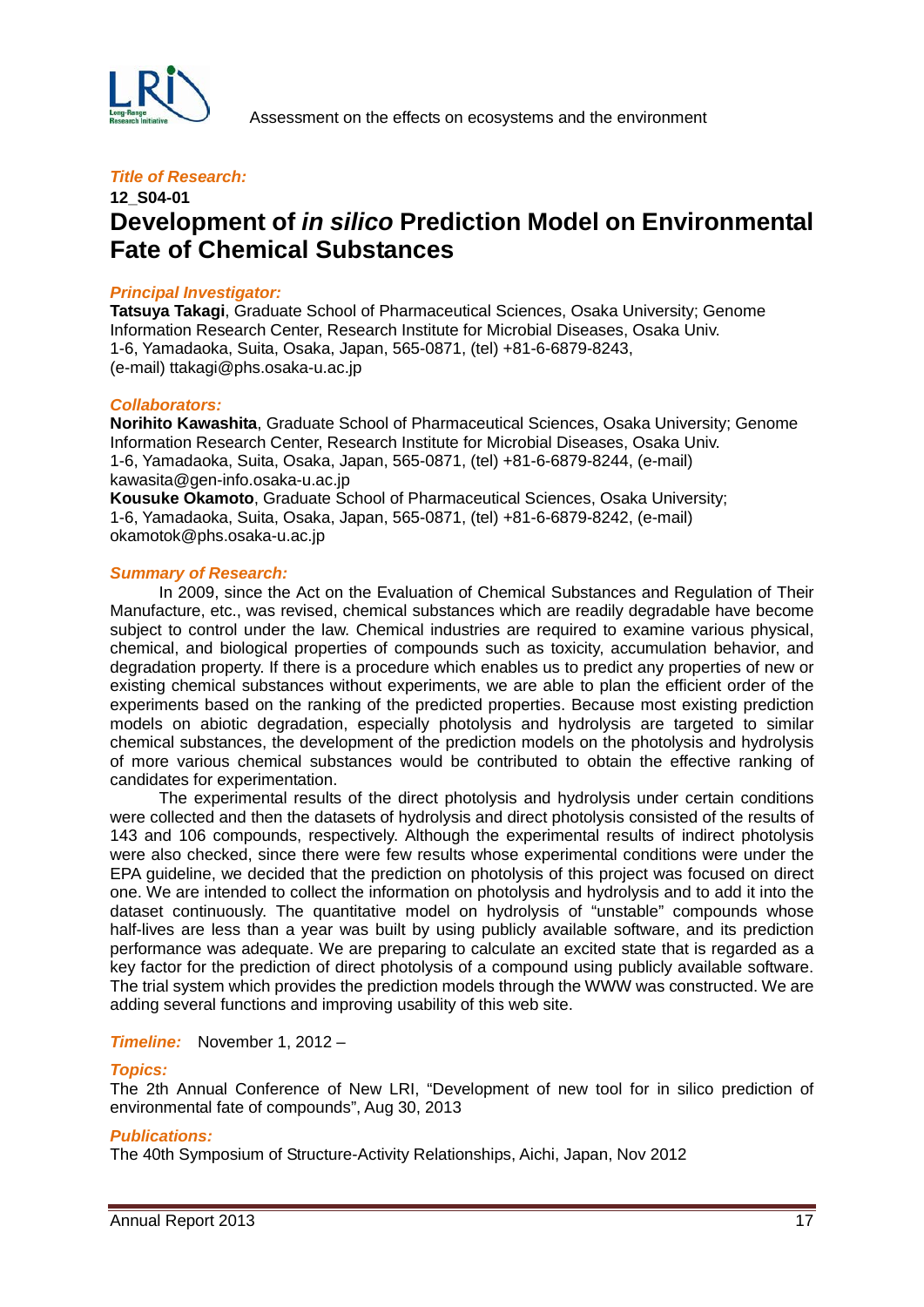

## **12\_PT04-01 Comprehensive evaluation methods for chemicals registered in PRTR.**

#### *Principal Investigator:*

**Norihide Nakada** (Research center for Environmental Quality Management, Graduate School of Engineering, Kyoto University)

520-0811, 1-2 Yumihama, Otsu, Shiga, +81-77-527-6220, nakada.norihide.8w@kyoto-u.ac.jp

#### *Collaborators:*

**Shuhei Tanaka** (Graduate School of Global Environmental Studies, Kyoto University) 606-8501, Yoshida-honmachi, Sakyo, Kyoto, +81-75-753-5151, t-shuhei@edn.env.kyoto-u.ac.jp **Yongkui Yang**, (Research center for Environmental Quality Management, Graduate School of Engineering, Kyoto University)

520-0811, 1-2 Yumihama, Otsu, Shiga, +81-77-527-6220, ykyang@biwa.eqc.kyoto-u.ac.jp

#### *Summary of Research:*

Chemicals are widely used in chemical industries. Huge amount of the chemical usage and consequent discharge might result in their entering into the wastewater and even water treatment units such as the biological and/or physicochemical processes. This research is aimed at establishing the formation potential methods for toxic chemicals during those treatments above, and proposing new risk assessment methods.

In the first term, four analytical methods were established for each group including four trihalomethanes (THMs), four aldehydes, eight nitrosamines and six perfluorinated carboxylic acids (PFCAs), respectively. Moreover, four fluorotelomer alcohols (FTOHs) as the precursors of PFCAs were established. Besides, according to the reported mechanisms for forming the THMs, aldehydes and nitrosames, the predicted precursors were selected among the chemicals registered in PRTR. And their concentrations in wastewater were calculated based on the PPTR data and annual wastewater in Japan. Three assessment methods were established for formation potential tests, the ozonation treatment (two conditions: high and low dissolved ozone dose), chloramination treatment, and biological treatment (two conditions: aerobic and anaerobic), respectively. Samples covered the chemicals in PPTR and actual wastewater samples. Five chemicals were firstly selected as the potential precursors according to the high potential of exposure in wastewater (calculated concentration in wastewater) and reported precursors in literatures. The formation potential for the aldehydes and nitrosamines during the ozonation and chlorination treatments were investigated. The results showed during the ozonation treatment, the dimethylhydrazine formed significant formaldehyde and N-nitrosodimethylamine. Further, more chemicals will be tested and quantified for the formation potential. In the case of PFCAs formation potential during the biological treatment, the formation and degradation rates were studied under the anaerobic (10, 20 day, 1, 2, and 3 month) and the aerobic condition (10, 20 day, 1 month). The results found the PFCAs formation was correlated with the degradation of FTOHs predictor.

#### *Timeline:* November 1, 2012 –

#### *Topics:*

Poster presentation at 2<sup>nd</sup> Annual Conference of LRI

#### *Publications:*

48th Annual Conference of Japan Society of Water Environment, Sendai, Japan, March 2014.